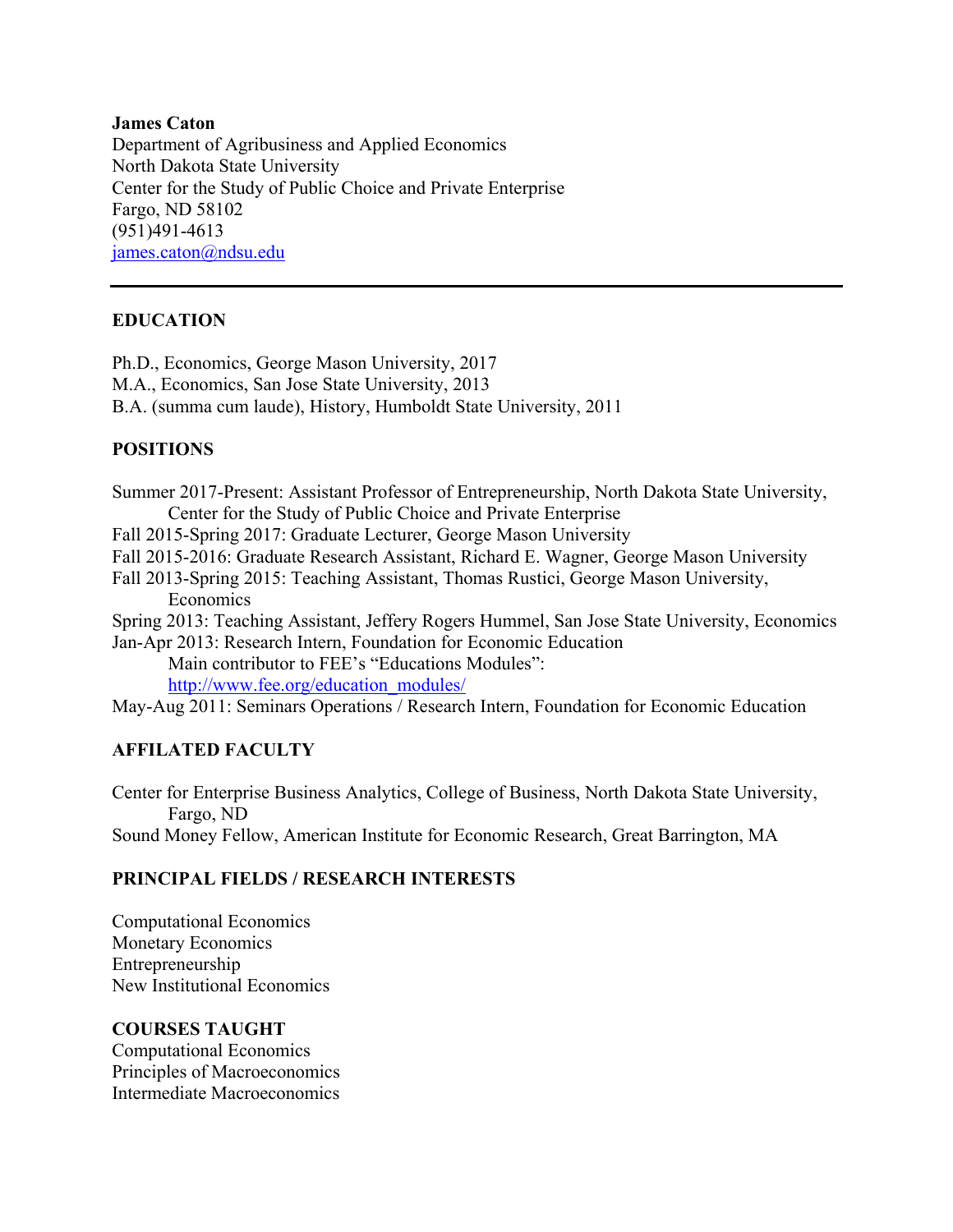International Trade and Policy Economic Development Economics of Entrepreneurship

## **Courses Developed:**

Computational Economics Economics of Entrepreneurship

## **TECHNICAL SKILLS**

*Advanced:* Python NetLogo *Proficient:* Java R STATA

## **GRANTS, FELLOWSHIPS, AWARDS**

- NDSU CoSearch, "Bridging the Gaps Towards Valorizing Forages and Fiber Crops in North Dakota", Winning Proposal, w/ Chad Olven, Marisol Berti, Ghasideh Pourhashem, Venkataramana Chapara, Wenjie Xia.
- Institute for Humane Studies, Free Speech on Campus Co-PI w/ Jeremy Jackson, 2018 (\$10000)
- Institute for Humane Studies Funding to attend *Policy Research Seminar on Machine Learning and Empirical Policy Research,* 2016
- Institute for Humane Studies Summer Research Fellowship, 2016 (\$5000)
- Institute for Humane Studies Fellowship, Insitute for Humane Studies, 2015-2017 (\$5,000 per year)
- F.A. Hayek Fellowship, Mercatus Center, 2015-2016 (\$4,000)
- Mercatus Ph.D. Fellow, Mercauts Center, 2015-2016 (\$15,000)
- Foundations of Well-being Grant, Charles Koch Foundation, 2014 (\$10,000, with Thomas Rustici)
- Graduate Student Assistantship, George Mason University, 2013-present (ongoing, ~\$20,000 per year, fully funded tuition)
- Hayek Fund for Future Scholars, Institute for Humane Studies, 2013 (\$150)
- Award for Excellence in Economics, San Jose State University (\$1000)
- Student Faculty Partnership, San Jose State University, Fall 2011, Spring 2012, Fall 2012 (\$1000-\$1250 per semester)
- Montgomery Scholarship, Humboldt State University, 2010 (\$2500)

# **STUDENT ACTIVITIES**

## **Mancur Olson Scholars Reading Group**

## *Fall 2017*

"Entrepreneurship and Social Orders"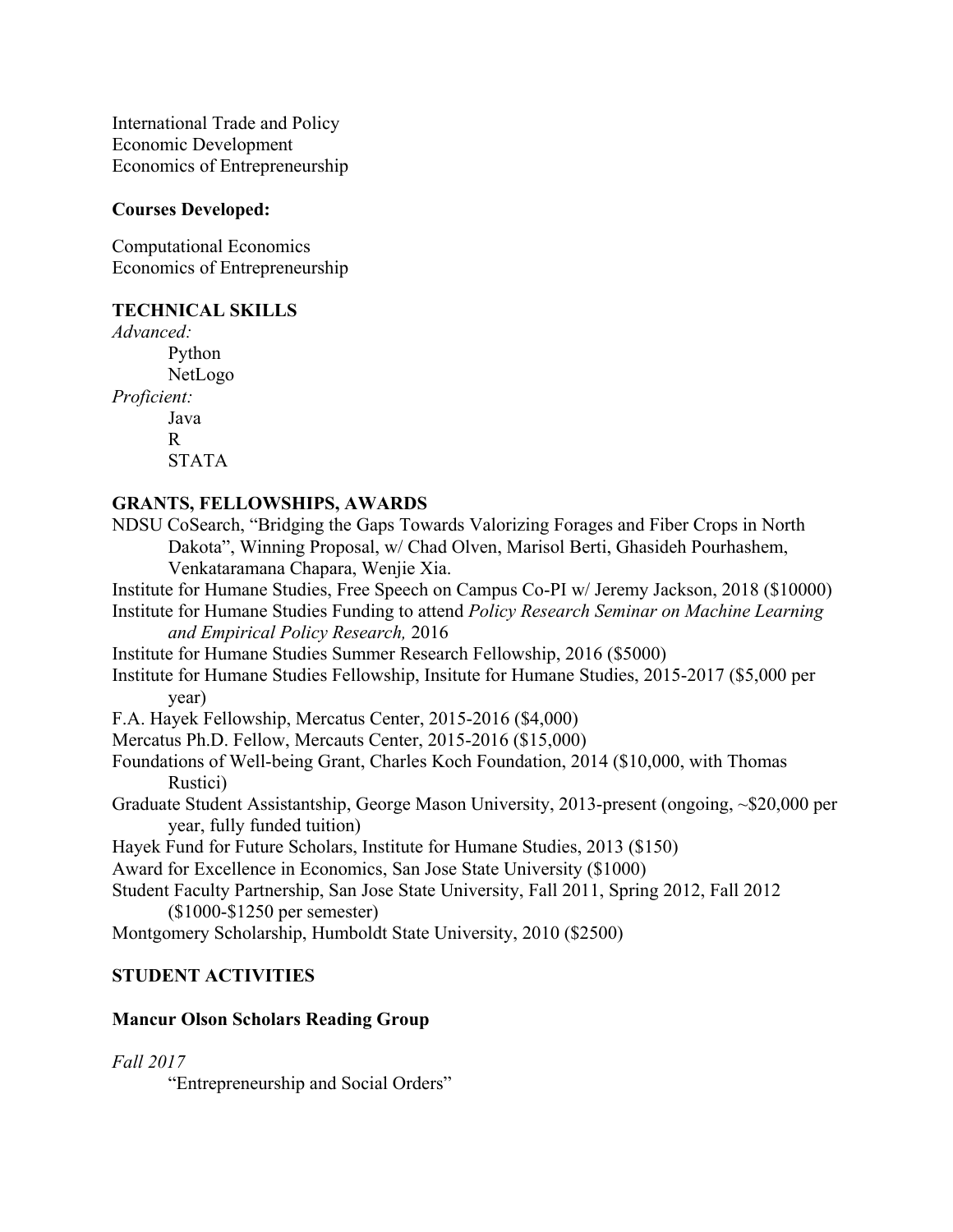Foss, N. and Klein, P. (2012). *Organizing Entrepreneurial Judgment: A New Approach to the Firm*. Isaacson, W. (2011). *Steve Jobs*.

## *Spring 2018*

"The Failure of Foreign Aid"

Easterly, W. (2006). *The White Man's Burden: Why the West's Effort to Aid the Rest Have Done So Much Ill and So Little Good*. Assorted readings in development, including work by Sachs, J.

#### *Fall 2018*

"Evolution in Entrepreneurship"

Harford, T. (2011). *Adapt: Why Success Always Starts with Failure*. North, D. (2005). *Understanding the Process of Economic Change*.

#### *Fall 2019*

"Driving and Sustaining Change in Life and Business."

Vance, A. (2017). *Elon Musk: Tesla, SpaceX, and the Quest for a Fantastic Future*.

Duhigg, C. (2012) *The Power of Habit: Why We Do What We Do in Life and Business.*

#### "Entrepreneurship and Human Action."

Vance, A. (2017). *Elon Musk: Tesla, SpaceX, and the Quest for a Fantastic Future*. Hall, J. (2014). *Homer Economicus: The Simpson and Economics.*

Mises, L. (1949). *Human Action: A Treatise on Economics*.

### *Fall 2020*

"The Great Debate: Marxism vs. the Market."

Magness, Phil. (2019). *The Best of Karl Marx*.

Heilbroner, Robert L. (1980). *Marxism: For and Against*.

Resnick, Stephen A. and Wolff, Richard D. (1987). *Knowledge and Class: A Marxian Critique of Political Economy*.

Hayek, F. A. (1935). *Collectivist Economic Planning*.

Lavoie, Don. (1985). *Rivaly and Central Planning*

Lange, Oskar and Taylor, Fred M. (1938). *On the Economic Theory of Socialism*

### *Fall 2020*

"Entrepreneurship: From Ancient Mesopotamia to Modern Times" Landes, David S., Mokyr, Joel, and Baumol, William J. (2010). *The Invention of Enterprise*. Princeton, NJ: Princeton University Press.

#### **PUBLICATIONS**

Google Scholar:<https://scholar.google.com/citations?user=Ah8WE38AAAAJ&hl=en>

#### **Articles**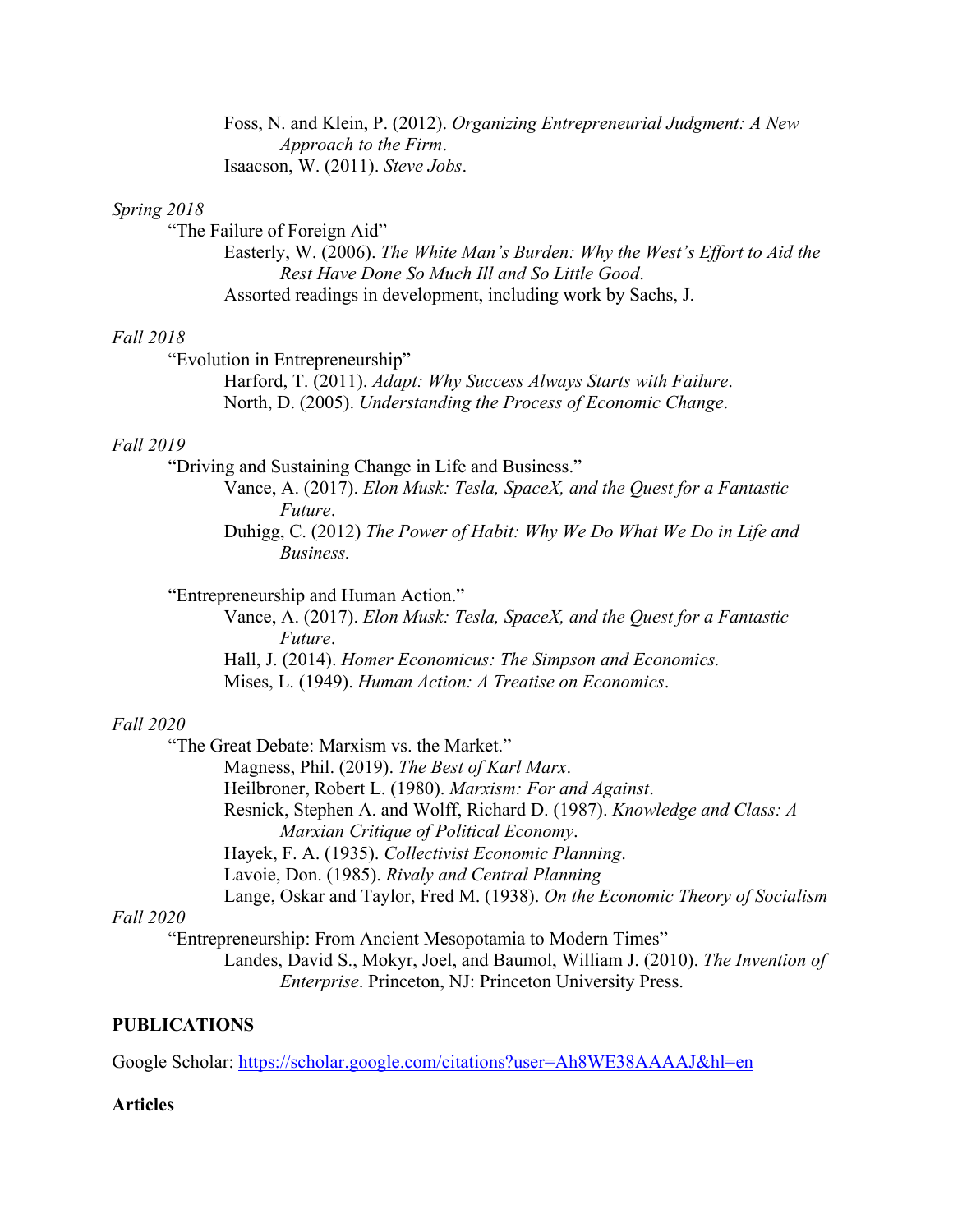- Harwick, Cameron and James Caton. (2020). "What's Holding Back Blockchain Finance? On the Possibility of Decentralized Autonomous Finance." *Quarterly Review of Economics and Finance*, Available Online: <https://doi.org/10.1016/j.qref.2020.09.006>
- Caton, James. (2020). "The Evolution of Hayek's Thought on Gold and Monetary Standards." *Southern Economic Journal* 82 (1): <https://onlinelibrary.wiley.com/doi/abs/10.1002/soej.12450>
- Caton, James. (2020). "Moral Community and Moral Order: Buchanan's Multilevel Social Contract Theory." *Erasmus Journal for Philosophy and Economics* 13 (2): <https://ejpe.org/journal/article/view/443>
- Caton, James. (2020). "Cryptoliquidity: The Blockchain and Monetary Stability." *Journal of Entrepreneurship and Public Policy* 9 (2): <https://www.emerald.com/insight/content/doi/10.1108/JEPP-03-2019-0011/full/html>
- Caton, James. (2019). "Creativity in a Theory of Entrepreneurship" *Journal of Entrepreneurship and Public Policy* 8 (4): [https://www.emerald.com/insight/content/doi/10.1108/JEPP-D-18-](https://www.emerald.com/insight/content/doi/10.1108/JEPP-D-18-00084/full/html) [00084/full/html](https://www.emerald.com/insight/content/doi/10.1108/JEPP-D-18-00084/full/html)
- Walbert, Harold, James Caton, and Julia Norgaard. (2018) "Countries as Agents in a Global Scale Computational Model." *Journal of Artificial Societies and Social Simulation* 21 (3): <http://jasss.soc.surrey.ac.uk/21/3/4.html>
- Caton, James. (2017). "Entrepreneurship, Search Costs, and Ecological Rationality in an Agent-Based Economy." *Review of Austrian Economics* 30 (1): <http://link.springer.com/article/10.1007/s11138-016-0351-2>
- Caton, James and Richard Wagner. (2015). "Volatility in Catallactical Systems: Austrian Cycle Theory Revisited." *Advances in Austrian Economics: New Thinking in Austrian Political Economy* 18. Available at SSRN:<http://ssrn.com/abstract=2451276>

## **Books**

- *The Monetary Foundations of the Macroeconomy*. Ed., Rustici, Caton, Shamoun, and Shamoun. San Diego, CA: Cognella Academic Publishing, 2015.
- *Macroeconomics: Past and Present*. Ed., Rustici, Caton, Shamoun, and Shamoun. San Diego, CA: Cognella Academic Publishing, 2015.
- *Handbook on Blockchain and Cryptocurrencies*. *Edward Elgar.* 2022 (Submitted to Edward Elgar).

## **Books (Working Drafts)**

Caton, James. (2020). *Intermediate Macroeconomics*. TopHat.

- Caton, James and Harwick, Cameron. (2020). *Learn Python for Economic Computation: A Crash Course*.
- Rustici, Thomas. and Caton, James. *The Market for Healing: How Entrepreneurs Improve the Lives of the Disabled*.

## **Book Chapters**

Caton, James and Lopez, Edward. (2020) "The Cognitive Dimension of Institutions" in *UFM Companion: Douglass North* (Accepted November 2018; Forthcoming)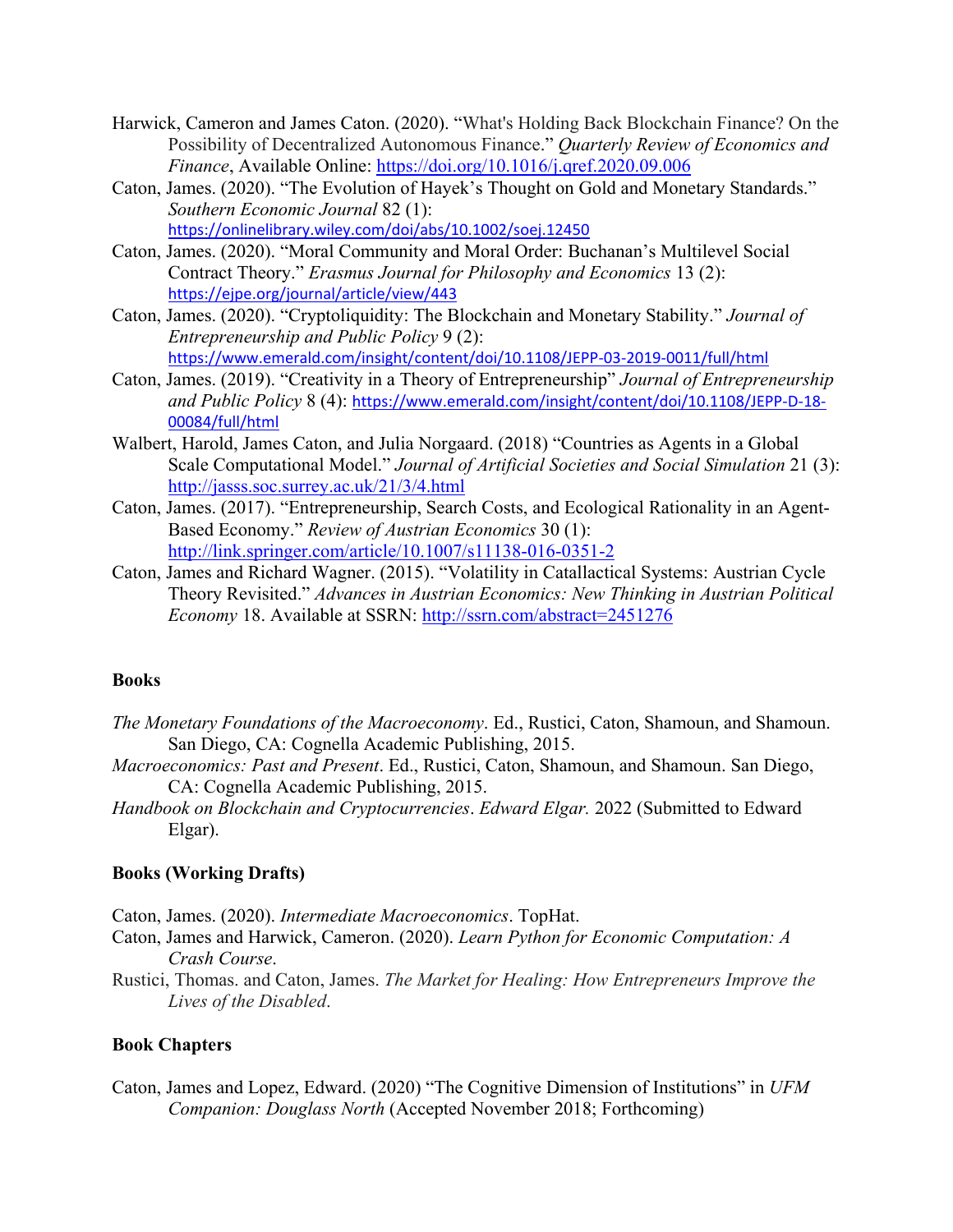Caton, James. (2022). "On V-form Firms: Governance, Cryptocurrency, and Internalization on the Blockchain." In *Edward Elgar's Handbook on Blockchain and Cryptocurrency* (Forthcoming)

#### **Encyclopedia Entries**

Caton, James and Nguyen, Crystal. "Money in American History" in *The American Middle Class: An Economic Encyclopedia of Progress and Poverty*, ed., Robert Rycraft.

#### **White Papers**

Jackson, Jeremy, James Caton, Raheem Williams, Kali Christiansen. (2018). "Prairie Prosperity: An Economic Guide of the State of North Dakota" Mercatus Research

### **Book Reviews**

- Caton, James. (2019). "Book Review: *American Default: The Untold Story of FDR*." *The Independent Review*, Forthcoming.
- Caton, James. (2018). "Book Review: *Hayek vs Keynes: A Battle of Ideas*." *The Independent Review* 23 no. 1:<http://www.independent.org/publications/tir/article.asp?id=1316>
- Caton, James. (2016). "Book Review: *The Midas Curse*" *The Review of Austrian Economics* 30  $(4)$ .
- Caton, James. (2015). "Book Review: *The Social Life of Money*" *EH.net*: [http://eh.net/book\\_reviews/the-social-life-of-money/](http://eh.net/book_reviews/the-social-life-of-money/)
- Caton, James. (2015). "Book Review: *Fortune Tellers: The Story of America's First Economic Forecasters.*" *History*: *Review of New Books*. 43 (2)
- Caton, James. (2015). "Book Review: *The Reckoning: Financial Accountability and the Rise and Fall of Nations.*" *Enterprise and Society*. 16 (3).
- Caton, James. (2015). "Book Review: *Entrepreneurship in the Public Sector: When Middle Managers Create Value*" *Journal of Entrepreneurship and Public Policy*. 4 (2):
- Caton, James. (2013). "Book Review: *America's Spiritual Capital*" *Journal of Markets and Morality* 16 (2)

### **Under Review**

- Caton, James and Cameron Harwick. (2021). "Cryptocurrency, Decentralized Finance, and the Evolution of Exchange: A Transactions Costs Approach."
- Caton, James. (2021). "Crisis and Credit Allocation: The Effect of Ideology on Monetary Policy during the Great Depression and Great Recession."
- Caton, James. (2021). "Status Functions, Speech Acts, and the Emergence of Money."
- Caton, James. (2019). "Hayekian Robots: An Ontological Approach to Evolutionary Agentbased Modeling."

#### **Working Papers**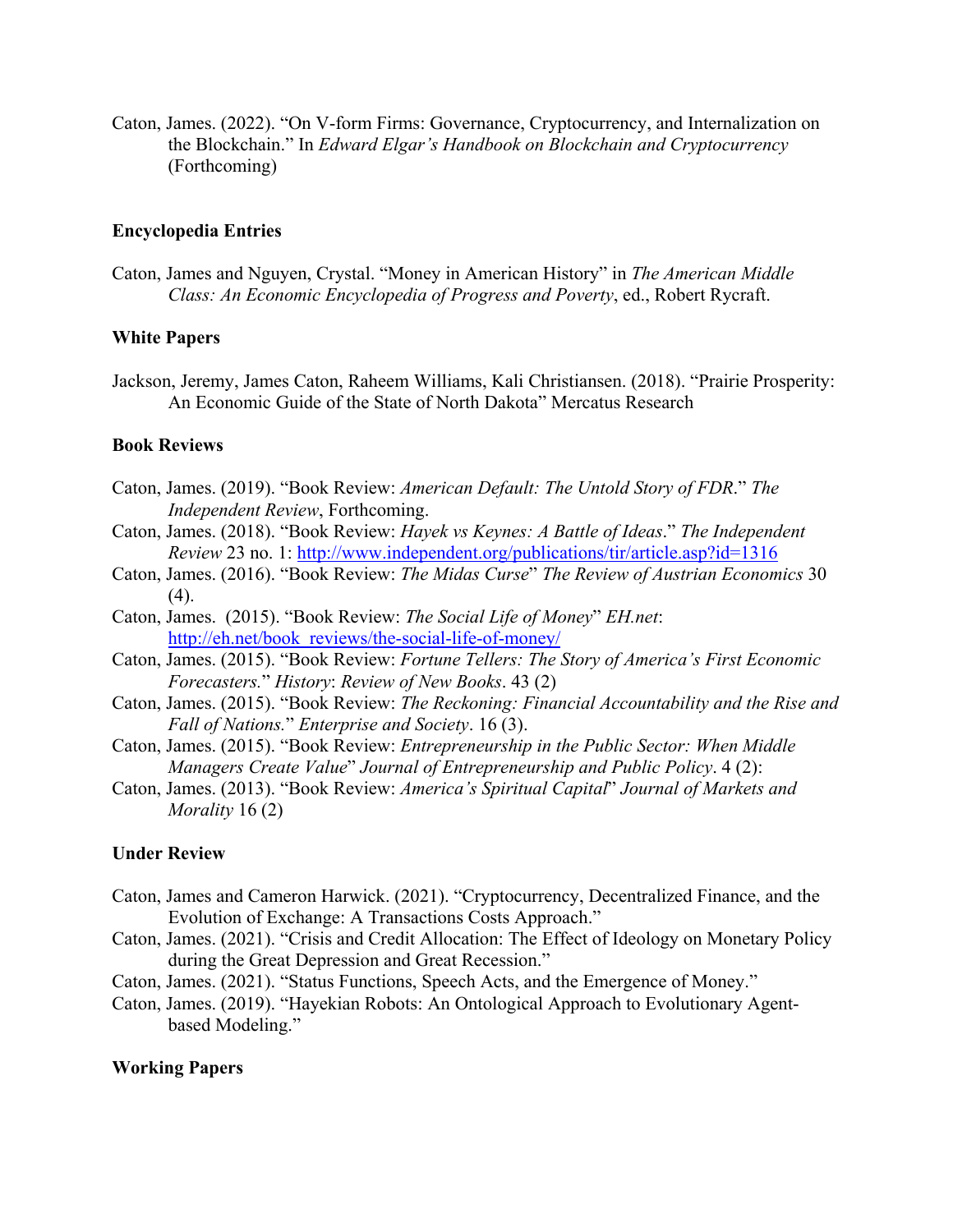- Caton, James and Gupta Proma. (2021). "Mapping the Federal Reserve's Reaction Function with Directed Acyclic Graphs." *Sound Money Project Working Paper No.* 2021-14: [https://papers.ssrn.com/sol3/papers.cfm?abstract\\_id=3949806](https://papers.ssrn.com/sol3/papers.cfm?abstract_id=3949806)
- Caton, James and Cameron Harwick. (2021). "Cryptocurrency, Decentralized Finance, and the Evolution of Exchange: A Transactions Costs Approach." *Sound Money Project Working Paper No.* 2021-14*:* [https://papers.ssrn.com/sol3/papers.cfm?abstract\\_id=3891593](https://papers.ssrn.com/sol3/papers.cfm?abstract_id=3891593)
- Caton, James and Richard Wagner. (2021). "Rent Seeking and Institutional Evolution within the California Water Game." Available at SSRN:<http://ssrn.com/abstract=2776980>
- Caton, James (2020). *"*The Market Algorithm as Distributed Genetic Algorithm: An Evolutionary Agent-based Paradigm*.*"
- Caton, James. (2020). "Constitutional Bargaining, Civic Discourse, and the Roots of the Liberal Order."
- Caton, James. (2020). "On V-form Firms: Governance, Cryptocurrency, and Internalization on the Blockchain." *Sound Money Project Working Paper No.* 2021-03: [https://papers.ssrn.com/sol3/papers.cfm?abstract\\_id=3715053](https://papers.ssrn.com/sol3/papers.cfm?abstract_id=3715053)
- Caton, James. (2020). "Crisis and Credit Allocation: The Effect of Ideology on Monetary Policy during the Great Depression and Great Recession." *Sound Money Project Working Paper No.* 2021-02
- Caton, James. (2019). "Status Functions, Speech Acts, and the Emergence of Money." *Sound Money Project Working Paper No. 2019-15*: [https://papers.ssrn.com/sol3/papers.cfm?abstract\\_id=3445569](https://papers.ssrn.com/sol3/papers.cfm?abstract_id=3445569)
- Caton, James and Edward Lopez (2018). "A Cognitive Framework for the Social Sciences." *NDSU Public Choice and Private Enterprise Research Paper* 18-5. Available at SSRN: [https://papers.ssrn.com/sol3/papers.cfm?abstract\\_id=3285415](https://papers.ssrn.com/sol3/papers.cfm?abstract_id=3285415)
- Caton, James. "Endogenous Money and the Discovery of Liquidity."
- Caton, James. "An Evolutionary Theory of Knowledge: Knowledge's Structure, Generation, Transmission and Significance to Social Theory." Available at: [http://jameslcaton.com/An%20Evolutionary%20Theory%20of%20Knowledge%20-](http://jameslcaton.com/An%20Evolutionary%20Theory%20of%20Knowledge%20-%20Knowledge%E2%80%99s%20Structure,%20Generation,%20Transmission%20and%20Significance%20to%20Social%20Theory.pdf) [%20Knowledge%E2%80%99s%20Structure,%20Generation,%20Transmission%20and](http://jameslcaton.com/An%20Evolutionary%20Theory%20of%20Knowledge%20-%20Knowledge%E2%80%99s%20Structure,%20Generation,%20Transmission%20and%20Significance%20to%20Social%20Theory.pdf) [%20Significance%20to%20Social%20Theory.pdf](http://jameslcaton.com/An%20Evolutionary%20Theory%20of%20Knowledge%20-%20Knowledge%E2%80%99s%20Structure,%20Generation,%20Transmission%20and%20Significance%20to%20Social%20Theory.pdf)
- Caton, James. "Good as Gold?: The Elasticity of Demand for Gold during and after the Classical Gold Standard."
- Caton, James. "Language Games, Entrepreneurship, and Institutions." Available at: [http://jameslcaton.com/Caton%20-](http://jameslcaton.com/Caton%20-%20Language%20Games,%20Entrepreneurship,%20and%20Institutions%20First%20Draft.pdf) [%20Language%20Games,%20Entrepreneurship,%20and%20Institutions%20First%20Dr](http://jameslcaton.com/Caton%20-%20Language%20Games,%20Entrepreneurship,%20and%20Institutions%20First%20Draft.pdf) [aft.pdf](http://jameslcaton.com/Caton%20-%20Language%20Games,%20Entrepreneurship,%20and%20Institutions%20First%20Draft.pdf)

Caton, James. "Wither Gold?: A Reformulation of Austrian Business Cycle Theory."

## **Mentions**

*Uneasy Money*, October 10, 2013: "Good as Gold?: A Quantitatve Analysis of Hawtrey and Cassel's Theory of Gold Demand and the Price Level During the Interwar Era" received a review by David Glasner: [http://uneasymoney.com/2013/10/10/a-new-paper-shows](http://uneasymoney.com/2013/10/10/a-new-paper-shows-just-how-right-hawtrey-and-cassel-were/)[just-how-right-hawtrey-and-cassel-were/](http://uneasymoney.com/2013/10/10/a-new-paper-shows-just-how-right-hawtrey-and-cassel-were/)

# **Research Blog**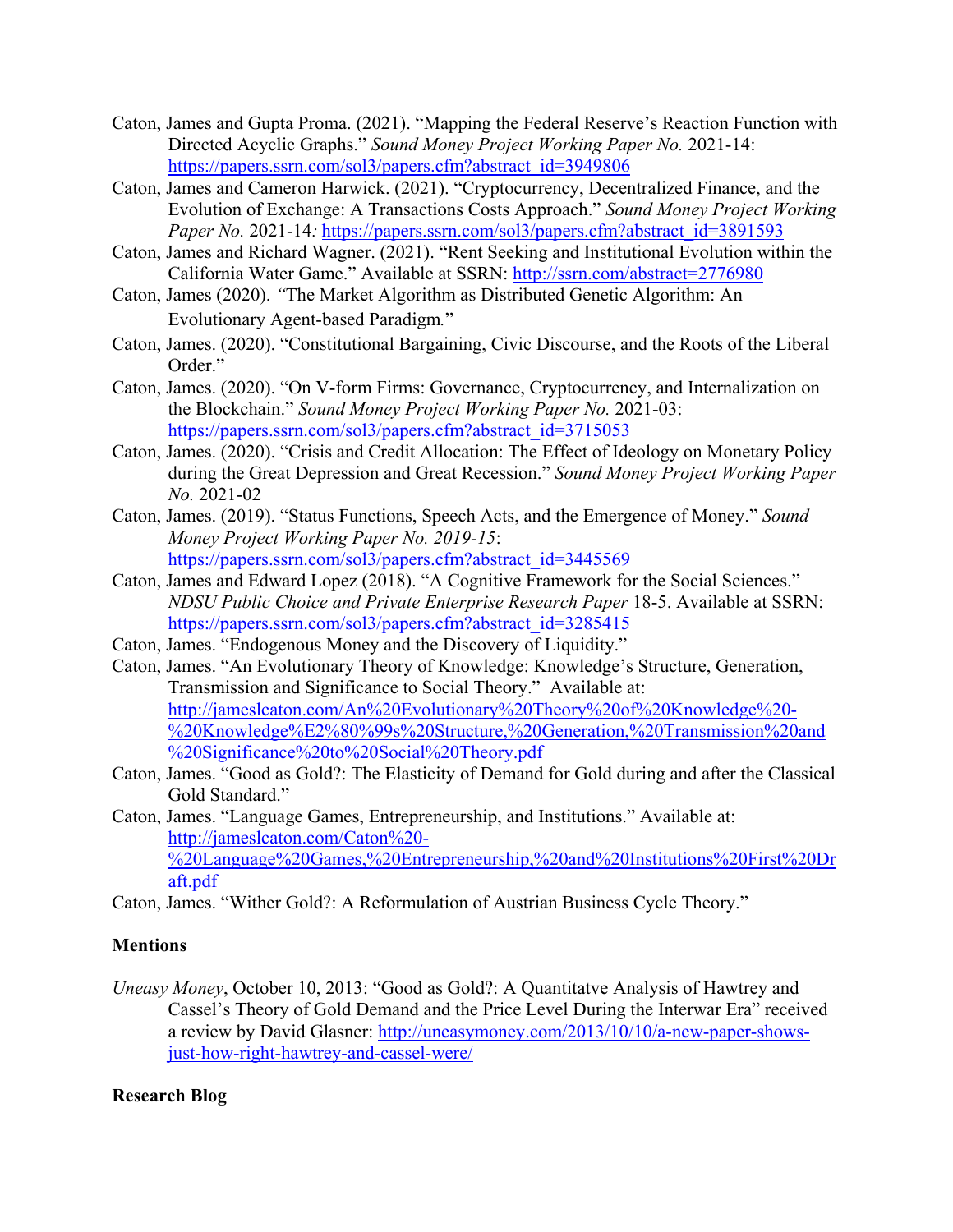American Institute for Economic Research. *Sound Money Project*, [https://www.aier.org/sound](https://www.aier.org/sound-money-project)[money-project](https://www.aier.org/sound-money-project)

A blog dedicated to the understanding sound money in theory and practice. Caton, James. *Money, Markets, and Misperceptions,* 

<http://moneymarketsandmisperceptions.blogspot.com/>

Showcases my ongoing research in pure economic theory, agent-based computational economics, and monetary theory and history.

Lopez, Edward. *Political Entrepreneurs: The Economic Engine of Political Change* <http://politicalentrepreneurs.com/blog>

Investigates the role of ideas in politics. (Guest Blogger)

## **Featured In**

*The FinReg Blog*, Global Financial Markets Center, Duke University School of Law *AIER Seeking Alpha Real Clear Markets Valley News Future of Freedom Foundation Fargo Forum Epoch Times Grand Forks Herald Valley News Live The IHS Blog*

## **Repositories**

GitHub:<https://github.com/jlcatonjr>

### **Conference (Organizer):**

*Research and Practice (RAP) on Blockchain*. North Dakota State University, October 27, 2018.

#### **Presentations**

- Caton, James (co-author Edward J Lopez). (2021). "The Cognitive Dimension of Institutions." *Southern Economic Association Meetings*. 22 November, 2021.
- Caton, James (co-author Proma Sen Gupta). (2021). "Mapping the Federal Reserve's Reaction Function with Directed Acyclic Graphs." *Southern Economic Association Meetings*. 21 November, 2021.
- Caton, James (2021). "Crisis and Credit Allocation: The Effect of Ideology on Monetary Policy during the Great Depression and Great Recession." *Southern Economic Association Meetings*. 20 November, 2021.
- Caton, James (co-author Proma Sen Gupta). (2021). "Mapping the Federal Reserve's Reaction Function with Directed Acyclic Graphs." *Miami University, Statistics Department, Invited Speakers Series*. 15 October, 2021.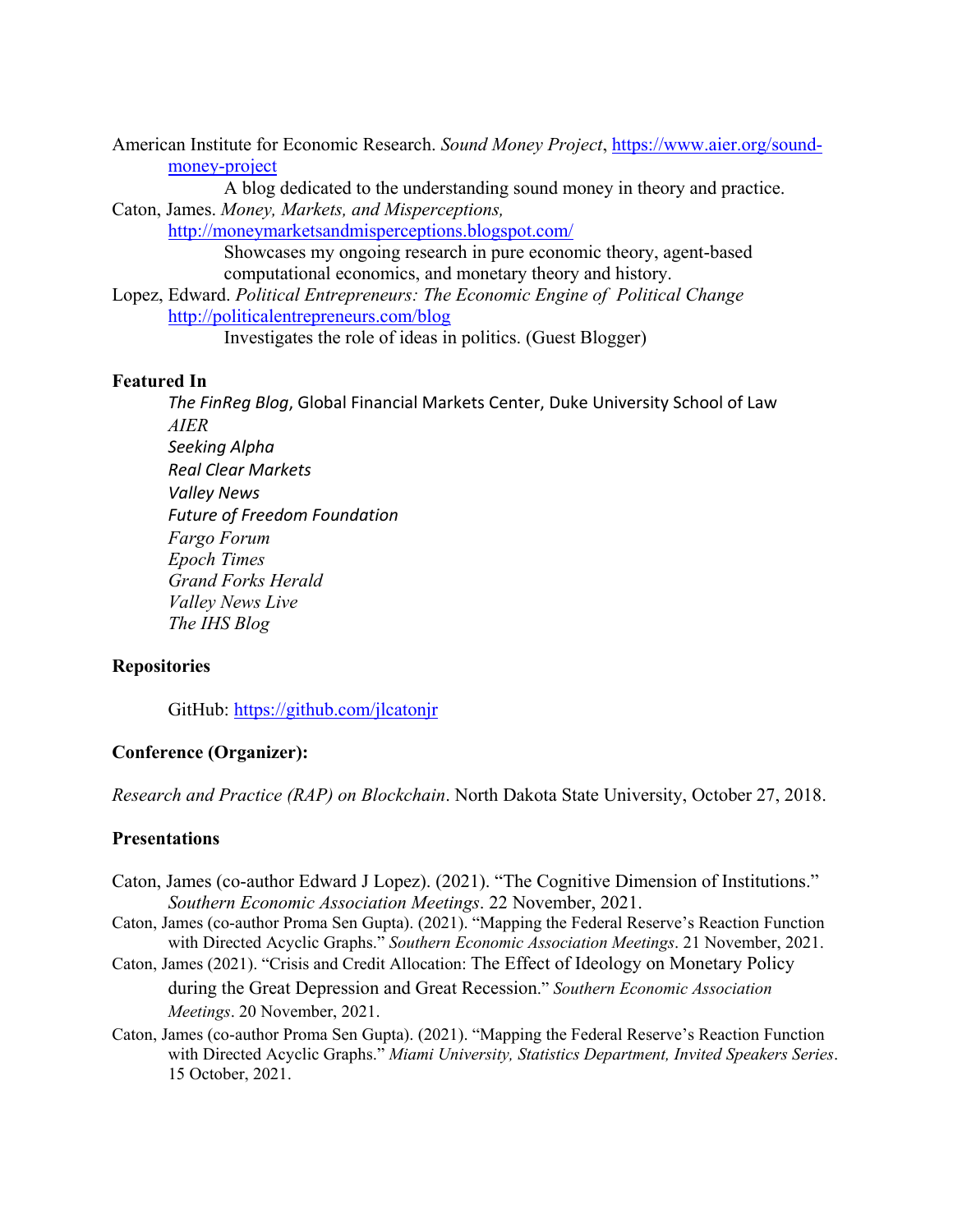- Caton, James (co-author Proma Sen Gupta). (2021). "Mapping the Federal Reserve's Reaction Function with Directed Acyclic Graphs." Presented at *NDSU Dept of Agribusiness and Applied Economics, Research Seminar*. 8 October, 2021.
- Caton, James. (2021). The Market Algorithm as Distributed Genetic Algorithm*.*" *Society for Chaos Theory in Psychology and Life Sciences.* July 2021.
- Caton, James. (2021). "Constitutional Bargaining, Civic Discourse, and the Roots of the Liberal Order." *Public Choice Society Meetings*. March 2021.
- Caton, James. (2020). "Constitutional Bargaining, Civic Discourse, and the Roots of the Liberal Order." *Southern Economic Association Meetings*. 21 November, 2020.
- Caton, James (2020). *"*The Market Algorithm as Distributed Genetic Algorithm*.*" *Southern Economic Association Meetings*. 21 November, 2020.
- Caton, James (2020). "Crisis and Credit Allocation: The Effect of Ideology on Monetary Policy during the Great Depression and Great Recession." *Southern Economic Association Meetings*. 23 November, 2020.
- Caton, James. (2020). "Constitutional Bargaining, Civic Discourse, and the Roots of the Liberal Order." *Challey Institute Ideas Workshop*. 25 September, 2020.
- Caton, James. (2020). "Explaining Falling Levels of Investment in the Era of Unconvnetional Monetary Policy" AIER *Sound Money Conference*, Great Barrington, MA, 26 July, 2020.
- Caton, James. (2019). "Monetary Policy" AIER *Harwood Graduate Colloquium on Monetary Policy*, Great Barrington, MA, 31 July, 2019.
- Caton, James (co-author Harwick, Cameron). (2019). "What's Holding Back Blockchain Finance? On the Possibility of Decentralized Autonomous Finance." *AIER Sound Money Conference*. Great Barrington, MA, 3 August, 2019.
- Caton, James. "Endogenous Money, Central Banking, and Monetary Equilibrium" at *Southern Economic Association 2018*, Washington D.C., 18 November, 2018.
- Caton, James. "The Evolution of Hayek's Thought on Gold and Monetary Standards" *Association of Private Enterprise Education*. 3 April 2018.
- Endogenous Money and the Discovery of Liquidity. Presented at *NDSU Dept of Agribusiness and Applied Economics, Research Seminar*. December 8, 2017.
- Caton, James. "Endogenous Money and the Discovery of Liquidity" at *Southern Economic Association 2017*, Tampa, FL. 19 November, 2017.
- Caton, James. "Language Games, Entrepreneurship, and Institutions" at *Southern Economic Association 2017*, Tampa, FL. 19 November, 2017.
- Caton, James. Macroeconomic Outlook: Ag Lending. *Outlook Conference for Ag Lenders*. Fargo, ND. October 31, 2017
- Caton, James. "Macroeconomic Outlook: Ag Lending. *Outlook Conference for Ag Lenders* Bismark, ND. October 17, 2017
- Caton, James. "An Evolutionary Theory of Knowledge" at *Southern Economic Association 2016*. Washington D.C. 19 November, 2016.
- Caton, James. "Entrepreneurship, Search Costs, and a Realist Construct of Rationality in an Agent-based Economy." at *Eastern Economic Association 2016.* Washington D.C. 27 February, 2016.
- Caton, James. "Entrepreneurship, Search Costs, and a Realist Construct of Rationality in an Agent-based Economy." at *Southern Economic Association 2015.* New Orleans, LA. 24 November, 2015.